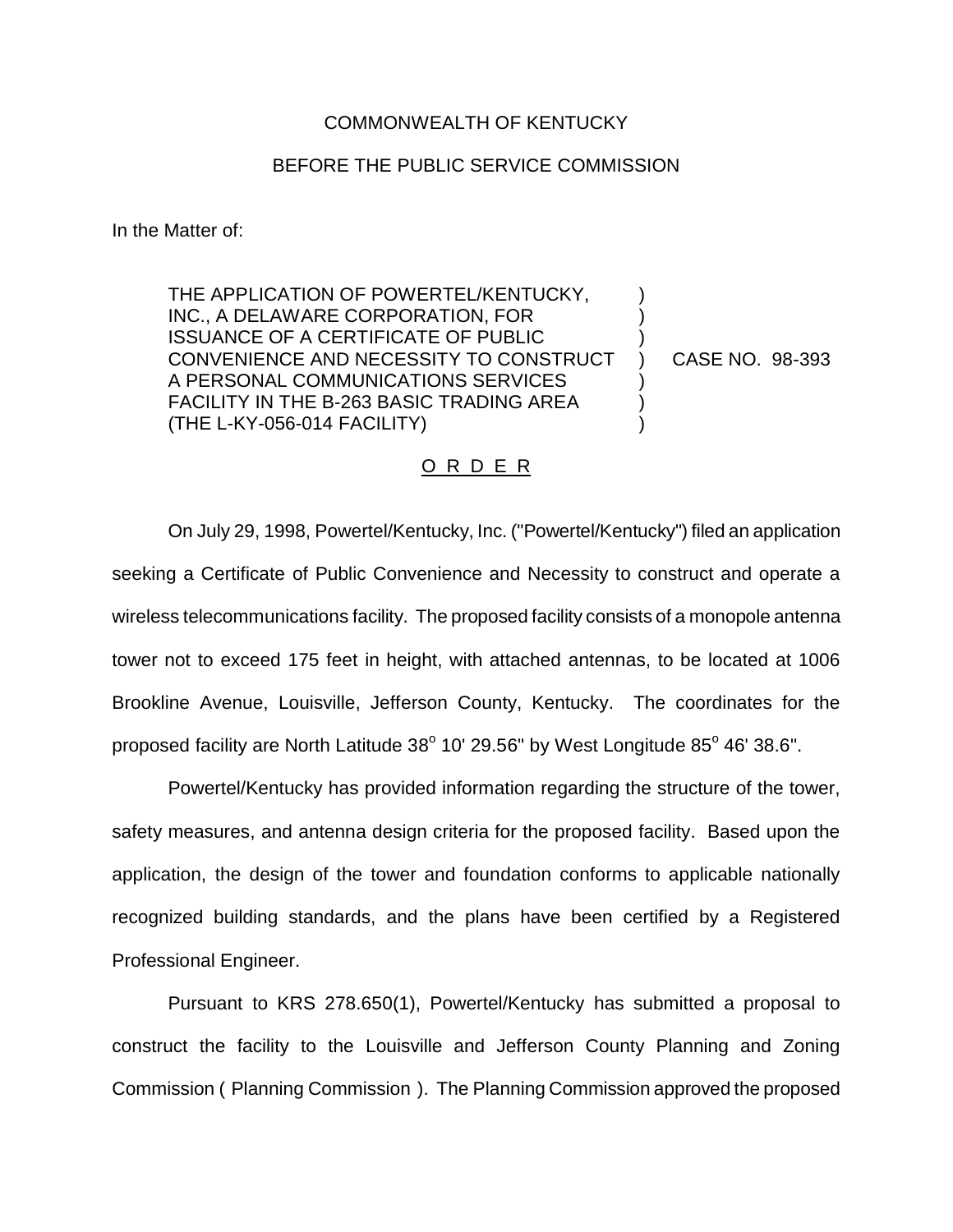construction. Powertel/Kentucky has filed applications with the Federal Aviation Administration ("FAA") and the Kentucky Airport Zoning Commission ("KAZC") seeking approval for the construction and operation of the proposed facility. Both applications have been approved.

Powertel/Kentucky has filed notices verifying that each person who owns property within 500 feet of the proposed facility has been notified of the pending construction. The notice solicited any comments and informed the property owners of their right to request intervention. In addition, notice of the proposed construction has been posted in a visible location for at least two weeks after filing the application. The Commission received comments from several property owners and one requested and was granted intervention. No requests for a hearing were filed and the matter was submitted to the Commission for a decision.

Pursuant to KRS 278.280, the Commission is required to determine proper practices to be observed when it finds, upon complaint or on its own motion, that the facilities of any utility subject to its jurisdiction are unreasonable, unsafe, improper, or insufficient. To assist the Commission in its efforts to comply with this mandate, Powertel/Kentucky should notify the Commission if it does not use this antenna tower to provide service in the manner set out in its application and this Order. Upon receipt of such notice, the Commission may, on its own motion, institute proceedings to consider the proper practices, including removal of the unused antenna tower, which should be observed by Powertel/Kentucky.

The Commission, having considered the evidence of record and being otherwise sufficiently advised, finds that Powertel/Kentucky should be granted a Certificate of Public Convenience and Necessity to construct the proposed facility.

-2-